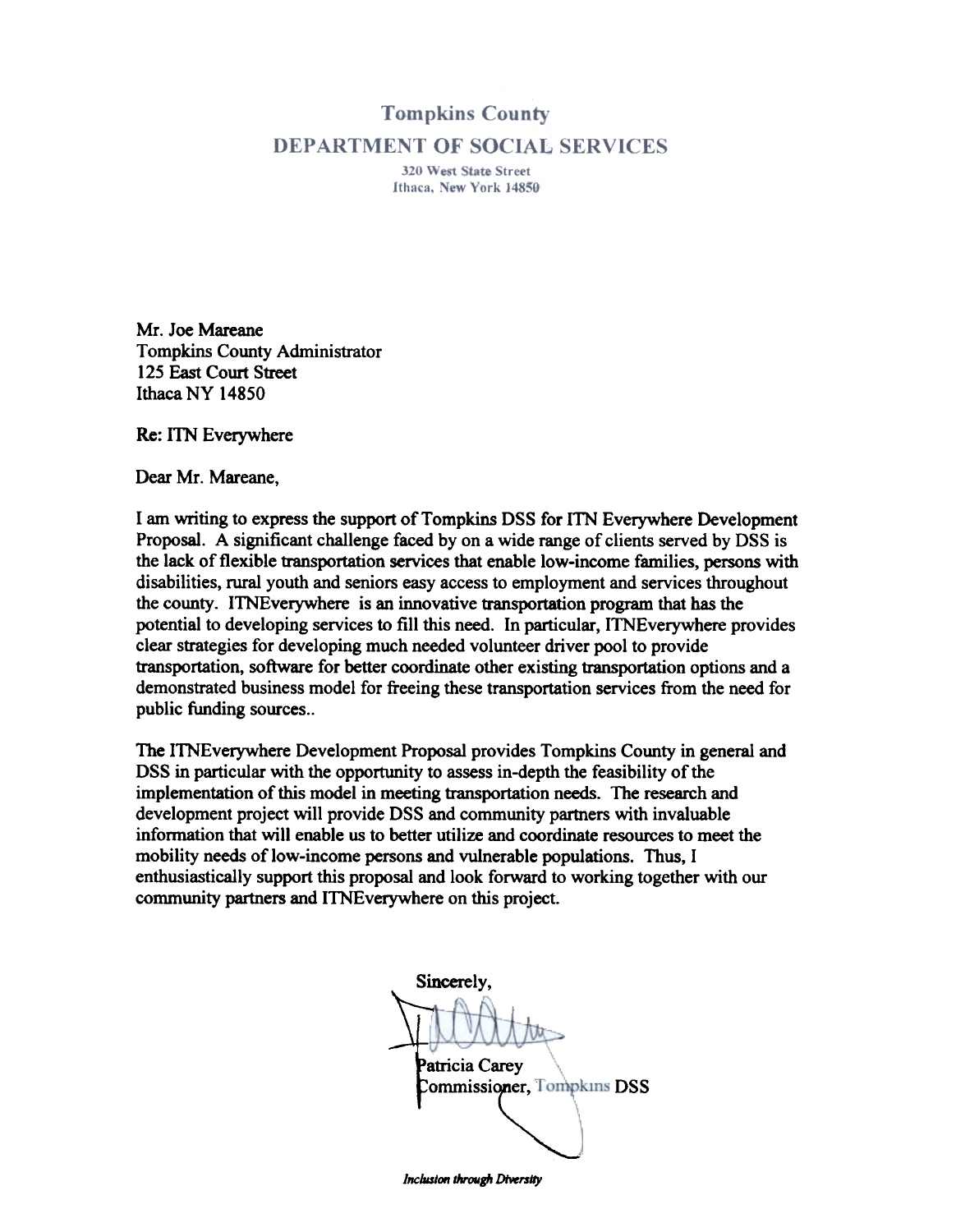

November 19, 2010

Mr. Joe Mareanc, County Administrator Tompkins County 125 E. Court Street Ithaca, NY 14850

Re: ITNEverywhere Development Proposal

Dear Mr. Mareane:

I am writing to ask Tompkins County to support the ITNEverywhere Development Proposal. One of the most pressing issues that has been identified in Tompkins County is the limited availability of cost-effective transportation services in the county, especially in rural towns. Independent Transportation Network (JTN) is an innovative grassroots transportation program that has provcd to be successful and bas been replicated in a number of major metro areas throughout the country.

As the Executive Director of the Finger Lakes Independence Center that provides advocacy, information and education to people with disabilities in Tompkins County, I support the collaborative effort to explore the development of ITNEverywbere. This 18 month research and development project will allow for the exploration of how to adapt this program to provide mobility options for all ages in Tompkins County.

I look forward to collaborating with Tompkins County, Gadabout and other local agencies in the development of a more accessible, affordable. seamless and sustainable community transportation system in Tompkins County.

Sincerely.<br>Sincerely.<br>Denone Schwager

Executivc Director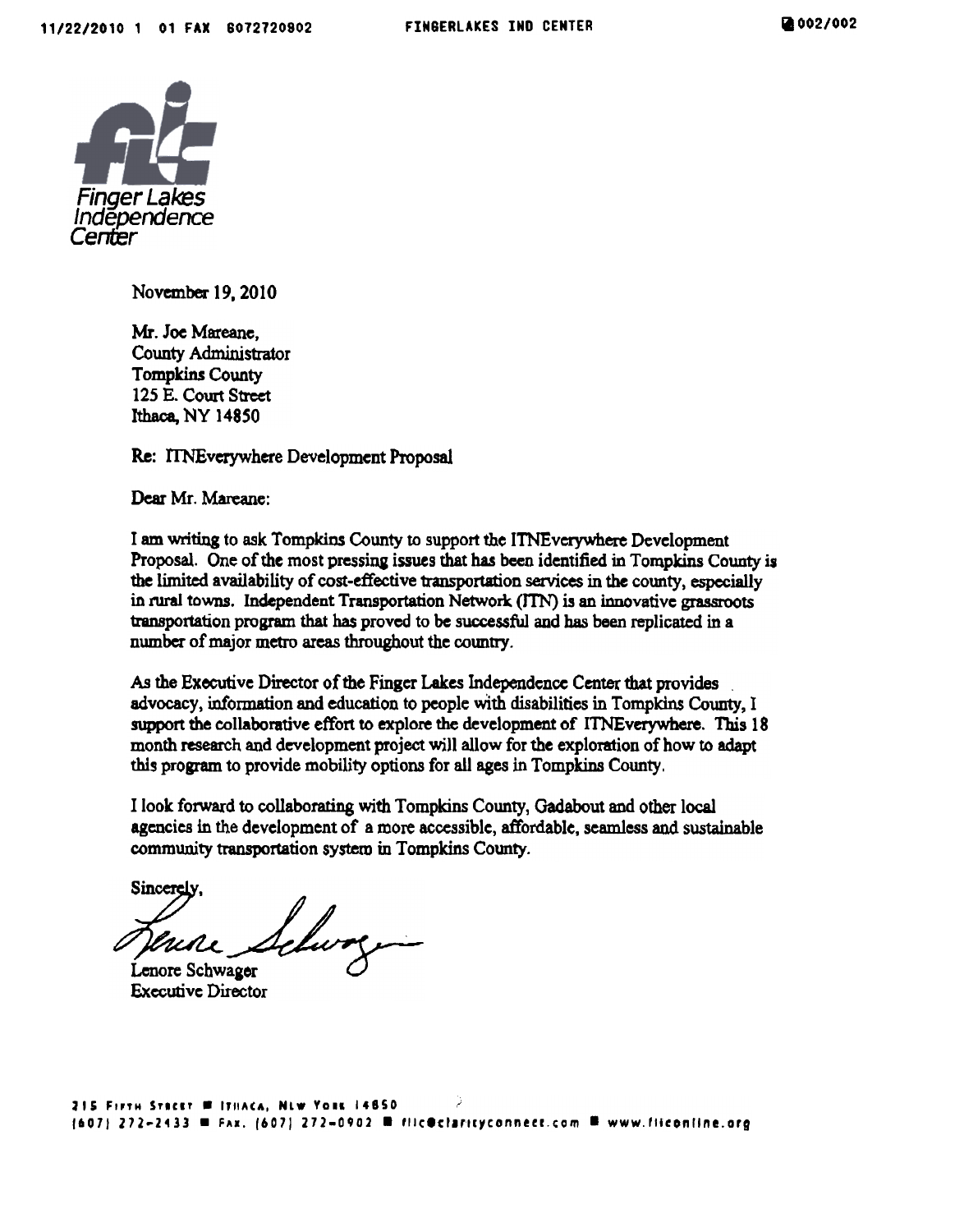## Tompkins County , $j$  is  $\mathcal{F}$  . Then Office for the Agin

 $320^{\prime}$ N. Tioga Stree 'lthaca, NY 14850 c ",... <u>. 291</u>226 and 601..214.548~" www.tompkins-co.org/cofa

Mr. Joe Mareane, County Administrator Tompkins County 125 East Court St. Ithaca, NY 14850

November 19,2010

Dear Mr. Mareane:

The Office for the Aging is pleased participate in a research and development project with ITN Everywhere. The goal of this project is to conduct a landscape analysis and test an existing transportation model for use in Tompkins County.

There is an unmet need for affordable, flexible transportation options for all ages in Tompkins County, and senior citizens are no exception. Some of the unmet transportation needs of seniors include door-to-door transportation services on evenings, weekends, and to regional medical centers across county lines. Existing senior transportation providers are hard pressed to meet current demands, and as the population ages this problem will only intensify.

The Independent Transportation Network (ITN) model is rooted in senior transportation services. [TN Everywhere provides a business model and software infrastructure for volunteer-based transportation. The project will involve the collaboration of existing transportation providers to coordinate existing community resources. Through participation in ITN Everywhere, organizations in Tompkins County will be able to apply this model to our community, with the ultimate goal of expanding transportation options for people of all ages.

The Office for the Aging looks forward to participating in this project. If you have any questions. please feel free to contact me.

Sincerely,

Jisa Attolmy

Lisa A. Holmes **Director** 

Inclusion Through Diversity